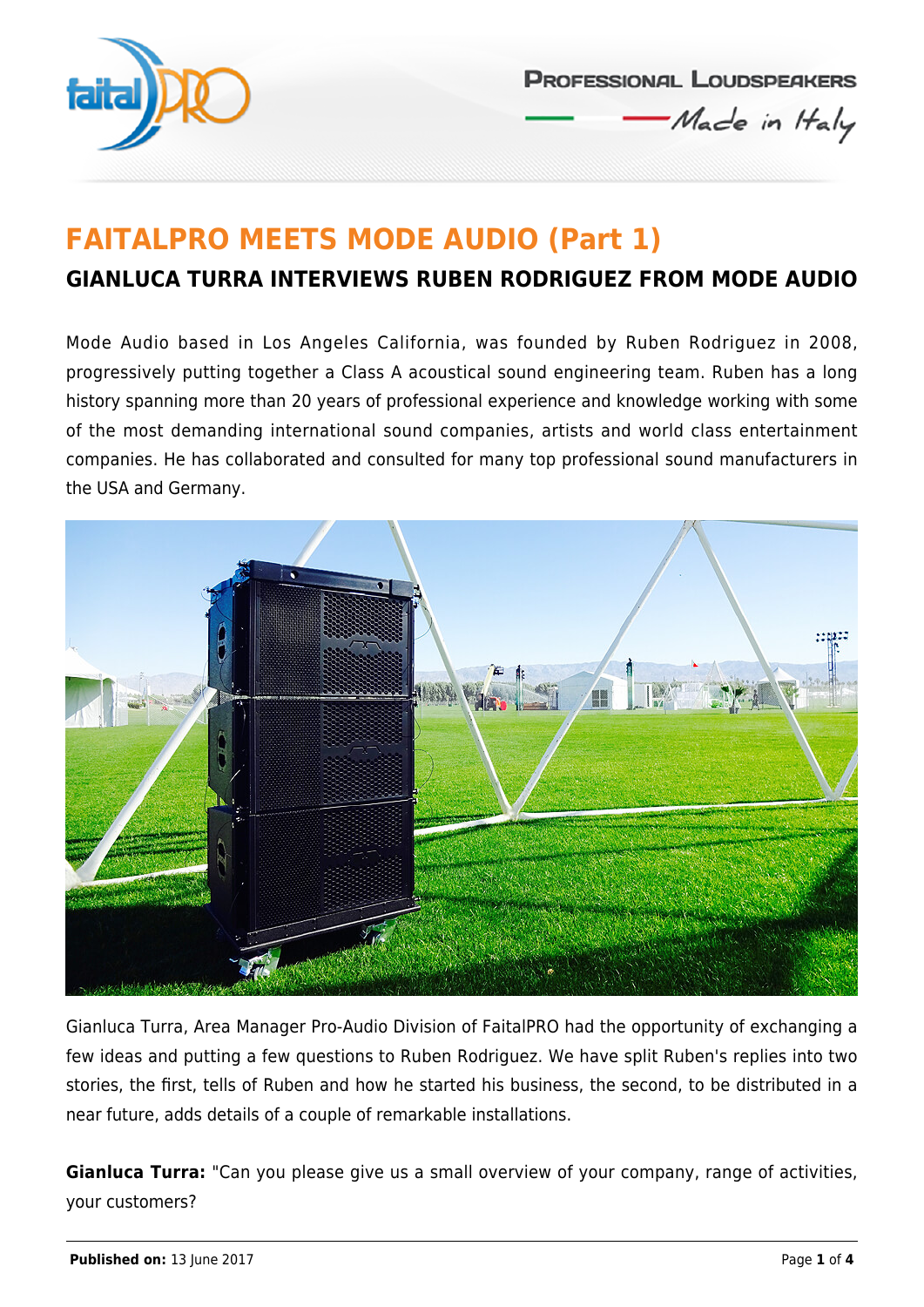

**PROFESSIONAL LOUDSPEAKERS** 

Made in Haly

**Ruben Rodriguez:** "I created Mode Audio out of a passion to develop true professional sound systems that deliver the highest quality sound for demanding sound engineers, clients and audiences without trying to break their budgets.

We have a wide range of clients from restaurants, bars, night clubs, galleries, music festivals, live house, production rental companies and live bands."

**G.T.:** "Can we say your company is exactly as you wanted or are you still striving in some other direction?"

**R.R:** "I'm very satisfied how Mode Audio has been developing. My idea of building this brand name was to spend the necessary time for true engineers to develop loudspeakers that will make a difference to the users. We've been investing in R&D and Beta testing for the last 5 years. We have learnt a lot from spending so much physical time analyzing our original loudspeaker designs vs trying to manipulate them 100% through software. So Mode Audio is going exactly where I hoped since the beginning with no investments in marketing but a lot of investment in good sound quality to attract sound engineers, artists and clients.

**G.T.:** "Who are your target clients and how do you see today the pro audio market?"

**R.R.:** "I would have to say the live music and dj markets, but we're not limited to that because we have been developing various kinds of loudspeakers that are suitable for many different sound applications such as restaurants, public buildings, architecture projects, schools, colleges, shopping malls, sports centers, houses of worship, movie theaters, amusement parks and the list goes on. I see the pro audio market growing every year! That's the beauty of the sound business, sound is needed everywhere in the world and music is a part of everyone's life".

**G.T:** "Can you mention one or two anecdotes on a particular installation using FaitalPRO components."

**R.R:** "When I first was developing our Mode Audio / PIL-15 point source / curve-array loudspeaker, I was originally using other good quality components and was getting very good results, but then I decided to try the same model using all FaitalPRO components and it took it to the highest level in sound quality and SPL! The difference was unavoidable, we couldn't believe that it made such a big difference compared with what had satisfied us previously.

The same happened with our BPM-218 bandpass subwoofer model. We were using dual 18" carbon fiber and Neodymium magnet woofers for this model and was also satisfied with the results. But after we put it on a few live sound trials there was something about it that didn't convince. Even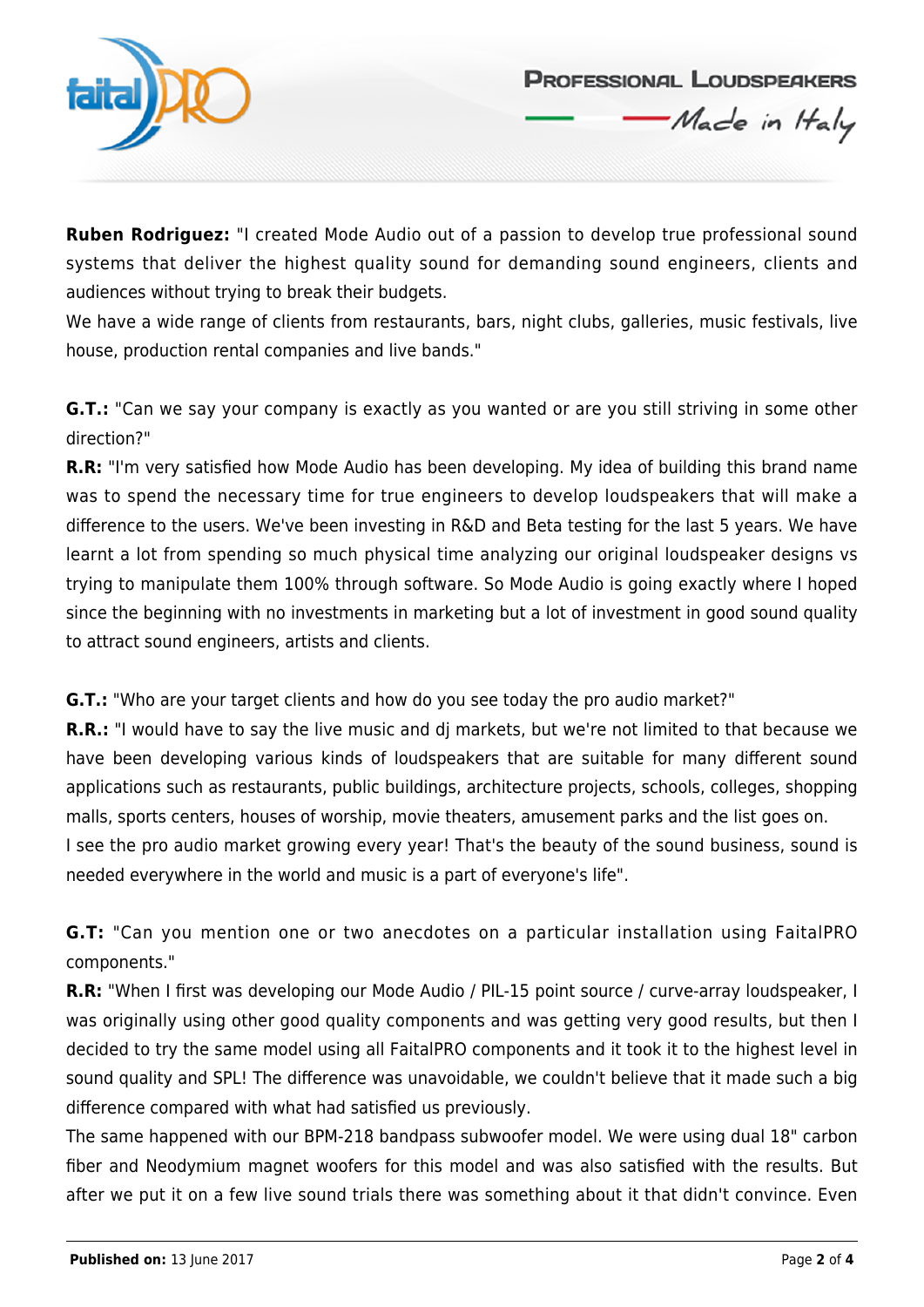

though our clients were happy, I wasn't, so I made the decision to change them to the FaitalPRO 18XL1600 super woofer and once again it changed my life! The difference was amazing and the power was phenomenal. We have now been using them in a number of important live shows and have had amazing results."

**PROFESSIONAL LOUDSPEAKERS** 

Made in Haly

**G.T.:** How is the business atmosphere in your territory client wise ?"

**R.R.:** "Up to now we have, for the most part, concentrated our efforts on our product development but having said that we have been able to create sales from day one for many different types of projects. We have built a great reputation as we grow and develop new products.

We have now achieved what we have been working for in our new products and have attracted the attention of many professional sales companies around the world. These companies are specialized in professional audio distribution and they are seriously considering taking on our range.

It's actually pretty amazing that we have grown so much with such a small team, we haven't even had a sales person in our company or done any marketing since we started. We have been doing business thanks to our good sound products and professional technical support but the most important factor is our reputation. We are now working on building a great sales team and with a business developer for our brand Mode Audio." **G.T:** "What products are making a positive impact on your business?"

**R.R:** "There are 3 products now that have given Mode Audio the attention and respect in the professional sound market. Our new compact 10" line array system, FILA-10.1 is getting lots of great response as well our 3 way 15" point source / curve-array loudspeaker system, PIL-15 and our BPM-218 bandpass ultra low/high power subwoofers. All 100% loaded with FaitalPRO."

**G.T:** Why did you switch to FaitalPRO and please share specifics.

**R.R.:** I honestly wanted something different and unique! I wanted to find a true professional component manufacture that would allow my designs to sound the way I wanted them to sound. I hear of so many loudspeaker companies claiming that there using the same famous component manufacturers over and over and that's okay but it wasn't what I wanted. I'm a big fan of trying to be unique, that's the way I originally started VUE AUDIO, which stands for Very Unique Engineering Audio.... So I did my research on FAITAL PRO and found it to be very promising and in fact exactly what I was looking for plus Mr. Gianluca Turra from FAITAL PRO ITALY truly helped me to understand more about their products and gain the confidence.  $\# \# \#$ 

Mode Audio Website: **www.mode-audio.us**